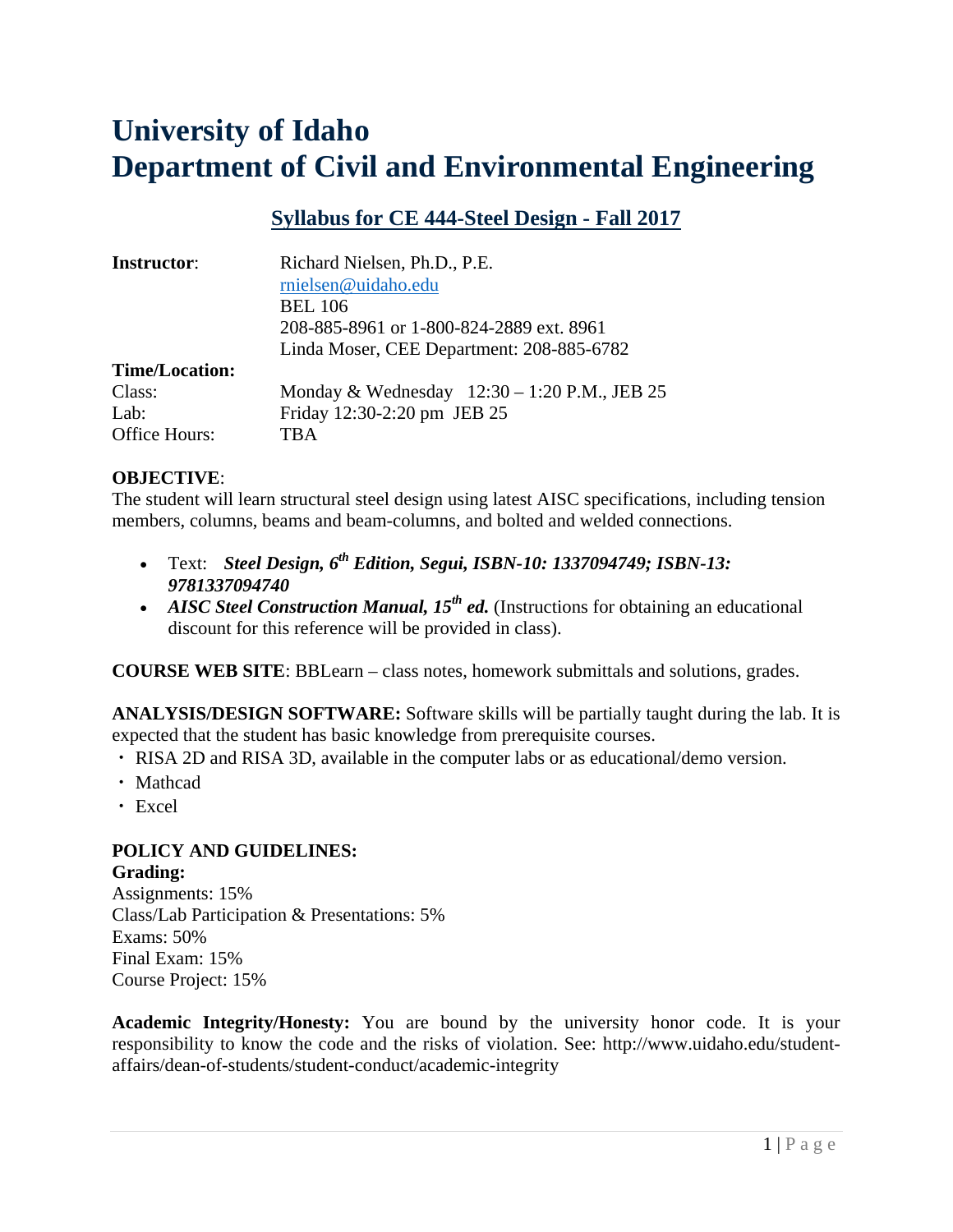**Assignments:** You may seek help from anyone. However, the final work must be your own. Homework due dates will be specified on each assignment. Late assignments will not be accepted. Students are expected to submit work that is reasonably neat, complete and well organized.

**Class Participation:** Students will be assigned to prepare and present example problems in class. In-class participation/discussion will also be evaluated.

Lab: The lab component may be calculation based, field trips, presentations or activities.

**Exams**: There will be two exams during the semester and the final. All exams are comprehensive. Exams will either be in class, take-home or combination.

**Suggestions for Meaningful Learning:** Immediately identify weaknesses in your background and take steps to remedy them. Participant in class- *Lean In*. Review your class notes as soon as possible: Review and clarify them. Write down questions to ask in class or email me.

**Disability Support Services Reasonable Accommodations Statement**: Reasonable accommodations are available for students who have documented temporary or permanent disabilities. All accommodations must be approved through Disability Support Services, located in the Idaho Commons Building, Room 306, in order to notify your instructor(s) as soon as possible regarding accommodation(s) needed for the course. Contact DSS at 208-885-6307, email dss@uidaho.edu, or www.uidaho.edu/dss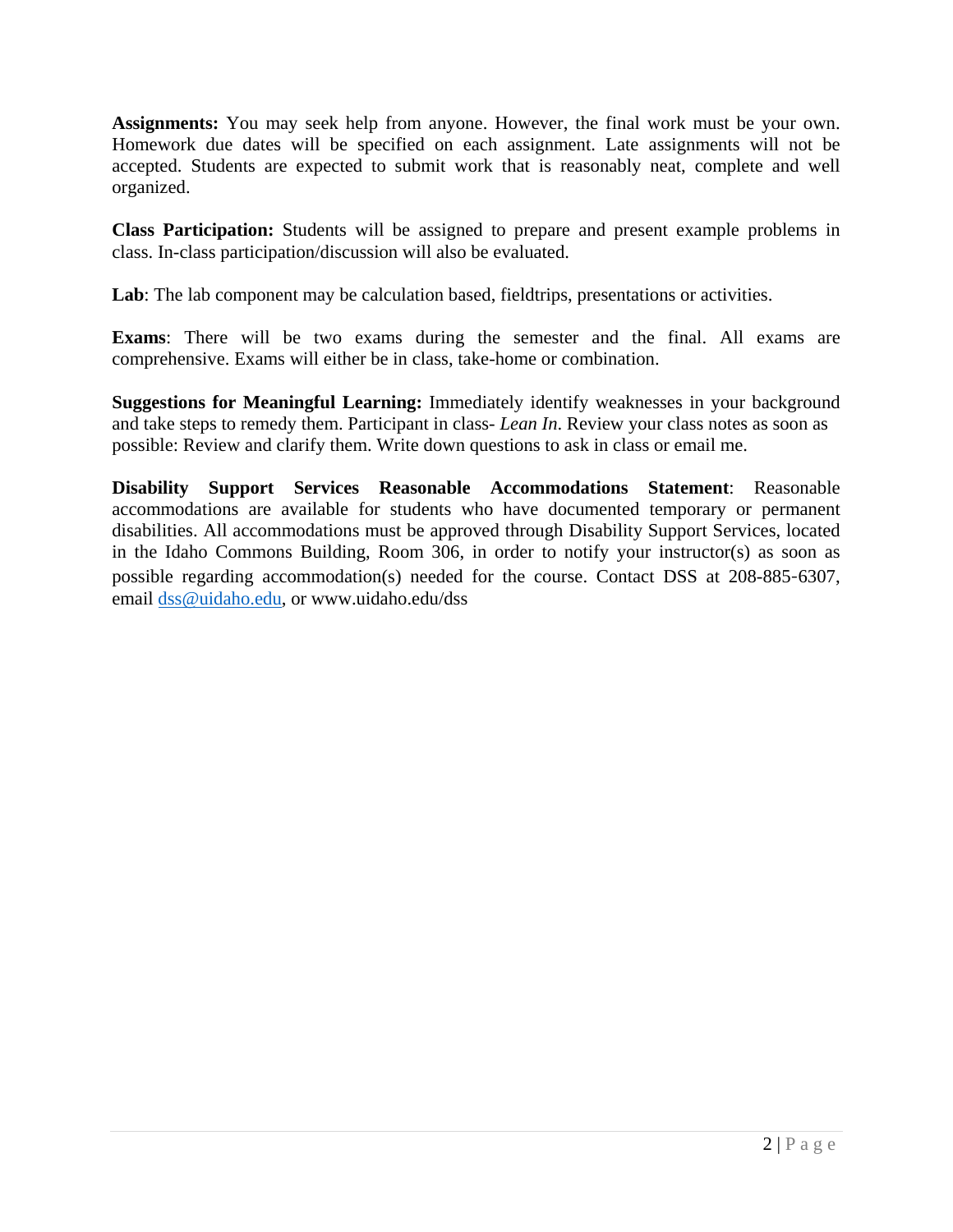| <b>Session</b> | Day                       | Date    | I KELIMINAK I-COUKSE STELADUS AND TENTATIVE HOME WOKK ASSIGNMENTS<br><b>Subject</b> | <b>Text Sections</b> | <b>Tentative</b>                                     |
|----------------|---------------------------|---------|-------------------------------------------------------------------------------------|----------------------|------------------------------------------------------|
|                |                           |         |                                                                                     |                      | <b>Homework</b>                                      |
| $\mathbf{1}$   | M                         | 8/21    | Loads, Codes & Steel                                                                | Chapter 1            |                                                      |
| $\overline{2}$ | W                         | 8/23    | <b>ASD &amp; LRFD</b>                                                               | Chapter 2            |                                                      |
| 3              | $\overline{F}$            | 8/25    | Lab $1 -$ Applications                                                              |                      |                                                      |
| $\overline{4}$ | M                         | 8/28    | <b>Loads and Design Concepts</b>                                                    | Chapter 2            | 2.1 and 2.5                                          |
| $\overline{5}$ | W                         | 8/30    | <b>Tension Members</b>                                                              | 3.1 to 3.3           |                                                      |
| 6              | $\boldsymbol{\mathrm{F}}$ | 9/01    | Lab 2 - Applications                                                                |                      | $3.2.1,4,6$ & $3.3.1$                                |
|                | $\mathbf{M}$              | 9/04    | NO CLASS - Labor Day                                                                |                      |                                                      |
| 7              | W                         | 9/06    | Tension Members - Staggered Fasteners                                               | 3.4 to 3.5           |                                                      |
| 8              | $\mathbf F$               | 9/08    | Lab $3$ – Applications                                                              |                      | 3.3.3, 3.3.4, 3.4.1<br>3.4.4, 3.5.2, 3.5.4           |
| 9              | M                         | 9/11    | Tension Members - Design                                                            | 3.6 and 3.7          | *not included in<br>Hwk scores 2017.                 |
| 10             | W                         | 9/13    | Tension Members - Roof Trusses                                                      | 3.8                  |                                                      |
| 11             | $\mathbf F$               | 9/15    | Lab $4$ – Applications                                                              |                      | 3.6.1, 3.6.4, 3.7.2<br>3.7.4, 3.8.2                  |
| 12             | M                         | 9/18    | Compression Members - Local Stability                                               | 4.1 to 4.4           |                                                      |
| 13             | W                         | 9/20    | Compression Members - Design                                                        | 4.5 to 4.7           |                                                      |
| 14             | $\overline{F}$            | 9/22    | Lab $5 -$ Applications                                                              | 4.8                  | 4.3.1, 4.3.3, 4.3.7<br>4.4.2, 4.6.2, 4.7.2,<br>4.7.3 |
| 15             | $\mathbf M$               | 9/25    | <b>Compression Members</b>                                                          |                      |                                                      |
| 16             | W                         | 9/27    | <b>Compression Members</b>                                                          |                      |                                                      |
|                | F                         | 9/29    | Exam No. 1                                                                          |                      |                                                      |
| 17             | M                         | 10/02   | Beams                                                                               | 5.1 to 5.3           |                                                      |
| 18             | W                         | 10/04   | <b>Beams – Compact Sections</b>                                                     | 5.4 and 5.5          | 5.2.3, 5.5.2, 5.5.5                                  |
| 19             | ${\bf F}$                 | 10/06   | Lab $6$ – Applications                                                              |                      | Project Assignment                                   |
| $20\,$         | $\mathbf M$               | 10/09   | <b>Beams</b> – Noncompact Sections                                                  | 5.6 and 5.7          |                                                      |
| 21             | W                         | 10/11   | Beams - Shear and Deflection                                                        | 5.8 and 5.9          | 5-5.15, 5.6.2, 5.8.3                                 |
| 22             | $\boldsymbol{\mathrm{F}}$ | 10/13   | Lab $7 -$ Applications                                                              |                      |                                                      |
| 23             | $\mathbf M$               | 10/16   | Beams - Design                                                                      | 5.10 and 5.11        |                                                      |
| 24             | W                         | $10/18$ | Beam-Columns                                                                        | 6.1 to 6.3           | 5.10.2,5.10.4,5.10.7                                 |
| 25             | $\mathbf F$               | 10/20   | Lab $8$ – Applications                                                              |                      |                                                      |
| 26             | $\mathbf M$               | 10/23   | Beam-Columns - Braced vs. Unbraced Frames                                           | 6.4 to 6.8           | Project Update                                       |
| 27             | W                         | 10/25   | Beam-Column Design,                                                                 | 6.8                  | 6.2.2, 6.6.4, 6.7.2,                                 |
|                |                           |         | Connections                                                                         | 7.1 to 7.3           | 6.8.2, 6.8.5                                         |
| $28\,$         | ${\bf F}$                 | 10/27   | Lab $9$ – Applications                                                              |                      |                                                      |
| 29             | $\mathbf M$               | 10/30   | Connections - Shear Strength                                                        | 7.4 to 7.6           |                                                      |
| 30             | W                         | 11/01   | Connections - Design                                                                | 7.7 to 7.9           | 7.4.1, 7.4.4, 7.6.2,<br>7.6.5                        |
|                | $\mathbf F$               | 11/03   | Exam No. 2                                                                          |                      |                                                      |
| 31             | M                         | 11/06   | Connections - Welded Connections                                                    | 7.10 to 7.11         | 7.7.3, 7.8.2, 7.9.2,<br>7.9.5                        |
| 32             | W                         | 11/08   | <b>Eccentric Bolted Connections</b>                                                 | 8.1 and 8.2          | Project Update                                       |
| 33             | $\mathbf F$               | 11/10   | Lab 10 - Applications Lochsa, Cold-Formed Steel                                     |                      | 7.11-3, 7.11-10                                      |
| 34             | $\mathbf{M}$              | 11/13   | <b>Eccentric Welded Connections</b>                                                 | 8.3 and 8.4          | 8.2.1, 8.2.4, 8.2.6                                  |
| 35             | W                         | 11/15   | <b>Composite Members</b>                                                            | 9.1 to 9.4           | 8.3.3, 8.3.5, 8.3.7                                  |
| 36             | ${\bf F}$                 | 11/17   | Lab $11$ – Applications                                                             |                      |                                                      |
|                | $\mathbf M$               | 11/20   | <b>Fall Recess</b>                                                                  |                      |                                                      |
|                | W                         | 11/22   | <b>Fall Recess</b>                                                                  |                      |                                                      |

### **CE 444 STEEL DESIGN PRELIMINARY COURSE SYLLABUS AND TENTATIVE HOMEWORK ASSIGNMENTS**